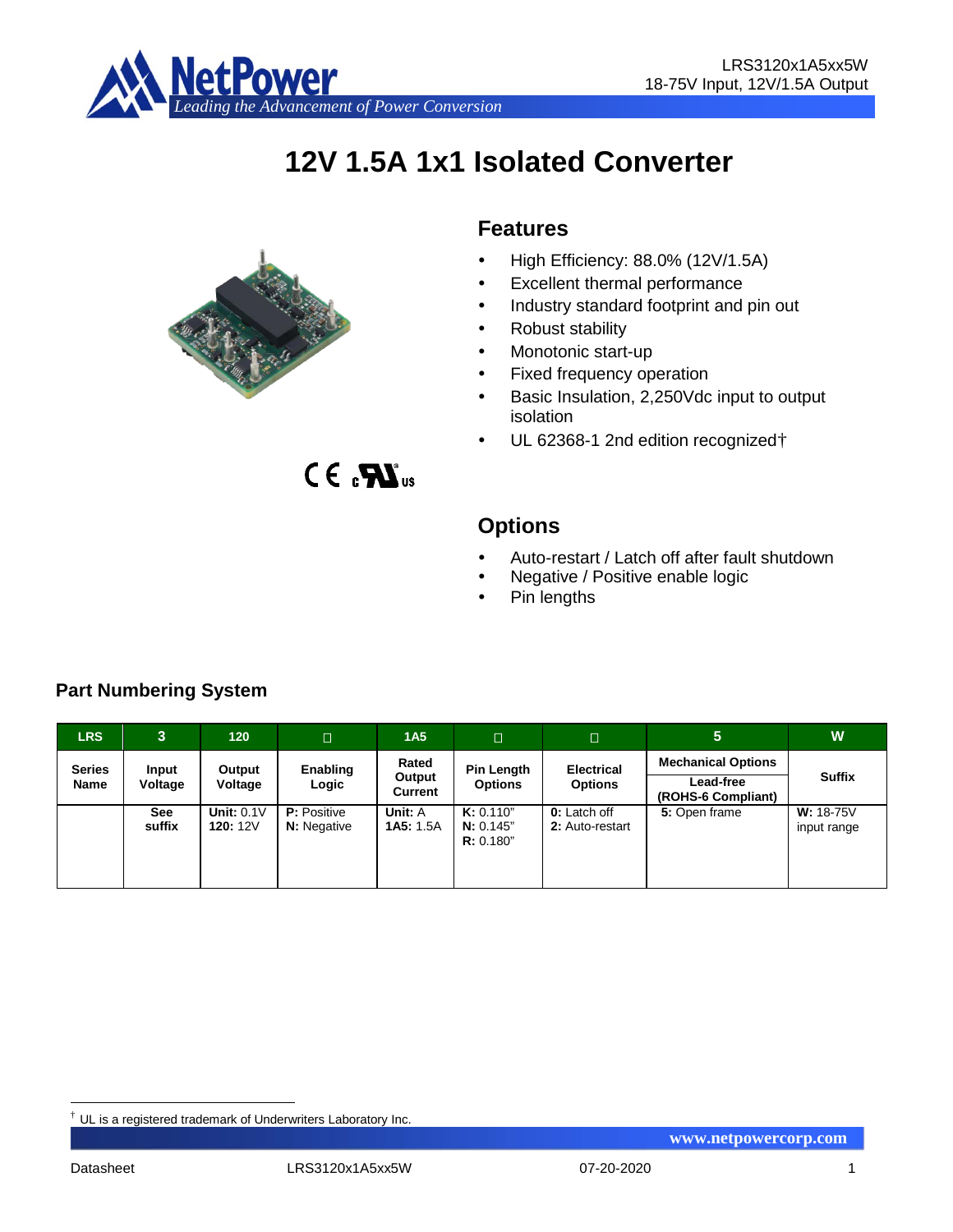

## **Absolute Maximum Rating**

Excessive stresses over these absolute maximum ratings can cause permanent damage to the converter. Operation should be limited to the conditions outlined under the Electrical Specification Section.

| <b>Parameter</b>                                                             | Min                      | <b>Max</b> | Unit |
|------------------------------------------------------------------------------|--------------------------|------------|------|
| Input Voltage (continuous)                                                   | $-0.5$                   | 75         | Vdc  |
| Input Voltage (continuous, non-operating)                                    | $\overline{\phantom{0}}$ | 100        | Vdc  |
| <b>Operating Ambient Temperature</b><br>(See Thermal Considerations section) | -40                      | $85*$      | °C   |
| Storage Temperature                                                          | -55                      | 125        | °C.  |

*\*Derating curves provided in this datasheet end at 85ºC ambient temperature. Operation above 85ºC ambient temperature is allowed provided the temperatures of the key components or the baseplate do not exceed the limit stated in the Thermal Considerations section.*

## **Electrical Specifications**

These specifications are valid over the converter's full range of input voltage, resistive load, and temperature unless noted otherwise.

#### **Input Specifications**

| <b>Parameter</b>                                                                         | <b>Min</b> | <b>Typical</b> | <b>Max</b> | Unit |
|------------------------------------------------------------------------------------------|------------|----------------|------------|------|
| Input Voltage                                                                            | 18         | 36             | 75         | Vdc  |
| Input Current                                                                            |            |                | 3          | A    |
| Quiescent Input Current (typical Vin)                                                    |            | 16             | 20         | mA   |
| <b>Standby Input Current</b>                                                             |            | 3              | 5          | mA   |
| Input Reflected-ripple Current, peak-to-peak<br>(5 Hz to 20 MHz, 12 µH source impedance) |            | 10             |            | mA   |
| Input Turn-on Voltage Threshold                                                          | 16         | 17             | 18         |      |
| Input Turn-off Voltage Threshold                                                         | 14         | 15             | 16         |      |
| Input Voltage ON/OFF Control Hysteresis                                                  |            |                |            |      |

#### **Output Specifications**

| <b>Parameter</b>                                                                                                                                                                       | <b>Min</b>  | <b>Typical</b>     | <b>Max</b>       | Unit             |
|----------------------------------------------------------------------------------------------------------------------------------------------------------------------------------------|-------------|--------------------|------------------|------------------|
| Output Voltage Set Point<br>(typical Vin; full load; $Ta = 25^{\circ}C$ )                                                                                                              |             | 12.0               |                  | V                |
| Output Voltage Set Point Accuracy<br>(typical Vin; full load; $Ta = 25^{\circ}C$ )                                                                                                     | $-1.5$      |                    | $+1.5$           | %Vo              |
| Output Voltage Set Point Accuracy (over all conditions)                                                                                                                                | $-2.5$      |                    | $+2.5$           | %Vo              |
| <b>Output Regulation:</b><br>Line Regulation (full range input voltage, 1/2 full load)<br>Load Regulation(full range load, typical Vin)<br>Temperature (Ta = $-40^{\circ}$ C to 85 °C) |             | 0.05<br>0.05<br>15 | 0.2<br>0.2<br>50 | %Vo<br>%Vo<br>mV |
| Output Ripple and Noise Voltage<br><b>RMS</b><br>Peak-to-peak (5 Hz to 20 MHz bandwidth, typical Vin)                                                                                  |             | 20<br>140          | 30<br>180        | mVrms<br>mVp-p   |
| <b>Output Current</b>                                                                                                                                                                  | $\mathbf 0$ |                    | 1.5              | A                |
| <b>Output Power</b>                                                                                                                                                                    | $\mathbf 0$ |                    | 18               | W                |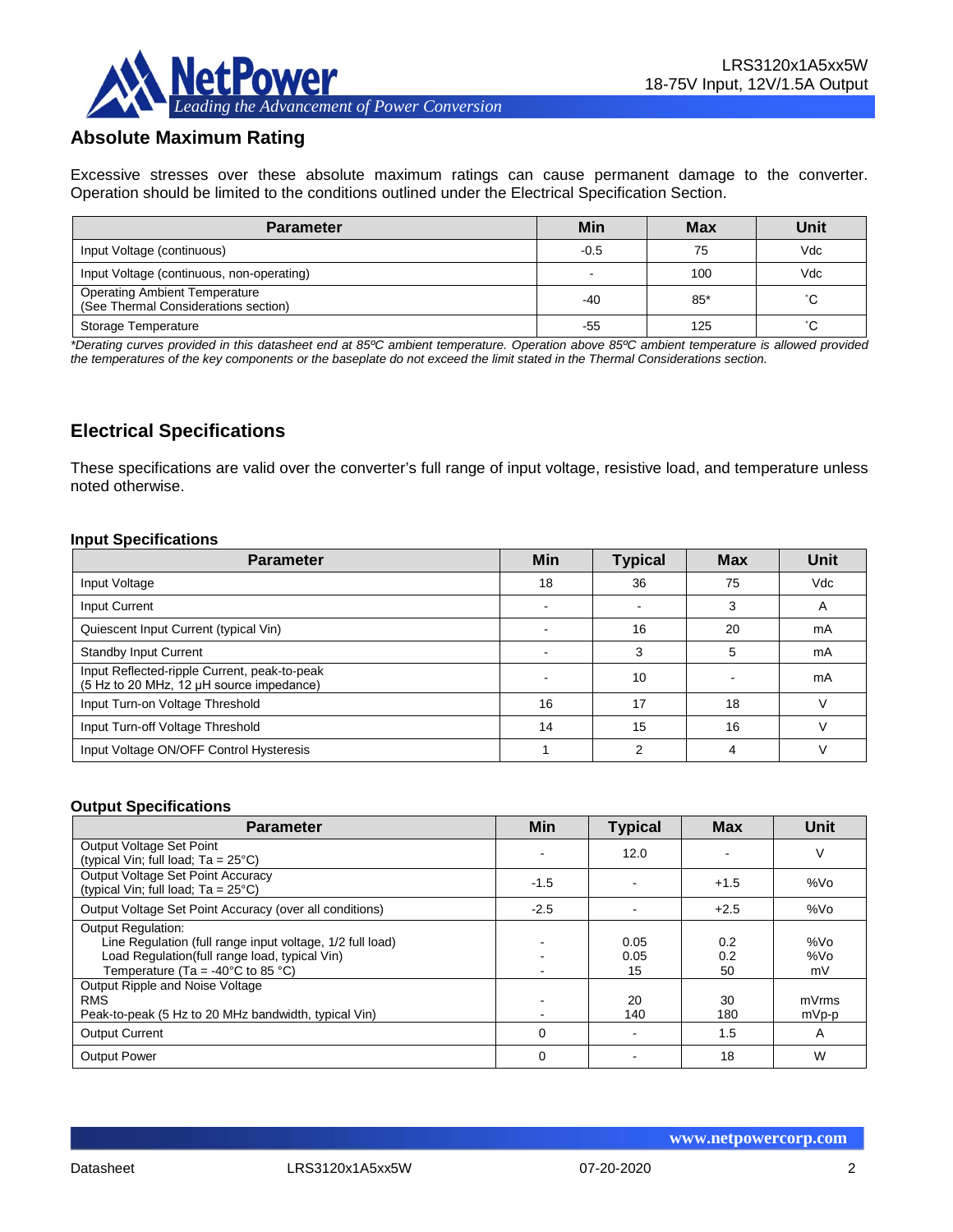

#### **Output Specifications (Continued)**

| <b>Parameter</b>                                                                                                                                                                                                                                                         | <b>Min</b> | <b>Typical</b> | <b>Max</b> | Unit                         |
|--------------------------------------------------------------------------------------------------------------------------------------------------------------------------------------------------------------------------------------------------------------------------|------------|----------------|------------|------------------------------|
| Efficiency<br>(typical Vin; full load; $Ta = 25^{\circ}C$ )                                                                                                                                                                                                              |            | 88.0           |            | $\%$                         |
| <b>Output Ripple Frequency</b>                                                                                                                                                                                                                                           | 370        | 400            | 430        | <b>kHz</b>                   |
| <b>External Load Capacitance</b>                                                                                                                                                                                                                                         |            |                | 500        | μF                           |
| Startup Delay, duration from enabling signal to Vo reaches 10% of its set<br>point.<br>(typical Vin; full load; $Ta = 25^{\circ}C$ )                                                                                                                                     |            | 5              |            | ms                           |
| Startup Time, duration for Vo to rise from 10% of its set point to within its<br>regulation band.<br>(typical Vin; full load; $Ta = 25^{\circ}C$ )                                                                                                                       |            | 15             |            | ms                           |
| Output Over Current Protection Set Point (full load)                                                                                                                                                                                                                     | 115        |                | 200        | %                            |
| Output Over Voltage Protection Set Point (typical Vo)                                                                                                                                                                                                                    | 115        | 125            | 140        | $\%$                         |
| Output Trim Range in % of typical Vo                                                                                                                                                                                                                                     | 80         |                | 110        | $\%$                         |
| <b>Dynamic Response</b><br>(typical Vin; Ta = $25^{\circ}$ C; load transient 0.1A/ $\mu$ s)<br>Load steps from 50% to 75% of full load:<br>Peak deviation<br>Settling time (within 10% band of Vo deviation)<br>Load step from 50% to 25% of full load<br>Peak deviation |            | 3<br>200<br>3  |            | %V <sub>O</sub><br>μs<br>%Vo |
| Settling time (within 10% band of Vo deviation)                                                                                                                                                                                                                          |            | 200            |            | μs                           |

#### **General Specifications**

| <b>Parameter</b>                                                                                                | Min | <b>Typical</b> | <b>Max</b> | <b>Unit</b>  |
|-----------------------------------------------------------------------------------------------------------------|-----|----------------|------------|--------------|
| Remote Enable                                                                                                   |     |                |            |              |
| Negative Logic:                                                                                                 |     |                |            |              |
| Logic Low-Module On                                                                                             |     |                |            |              |
| Logic High-Module Off                                                                                           |     |                |            |              |
| Positive Logic:                                                                                                 |     |                |            |              |
| Logic High-Module On                                                                                            |     |                |            |              |
| Logic Low-Module Off                                                                                            |     |                |            |              |
| Logic Low:                                                                                                      |     |                |            |              |
| $ION/OFF = 1.0mA$                                                                                               | 0   |                | 1.2        | V            |
| $VON/OFF = 0.0V$                                                                                                |     |                | 1.0        | mA           |
| Logic High:                                                                                                     |     |                |            |              |
| $ION/OFF = 0.0µA$                                                                                               | 3.5 |                | 15         | V            |
| Leakage Current                                                                                                 |     |                | 50         | μA           |
| <b>Isolation Capacitance</b>                                                                                    |     | 1,200          |            | pF           |
| <b>Insulation Resistance</b>                                                                                    | 10  |                |            | MΩ           |
| Calculated MTBF (Telecordia SR-332, 2011, Issue 3), full load, 40°C,<br>60% upper confidence level, typical Vin |     | 12             |            | $10^6$ -hour |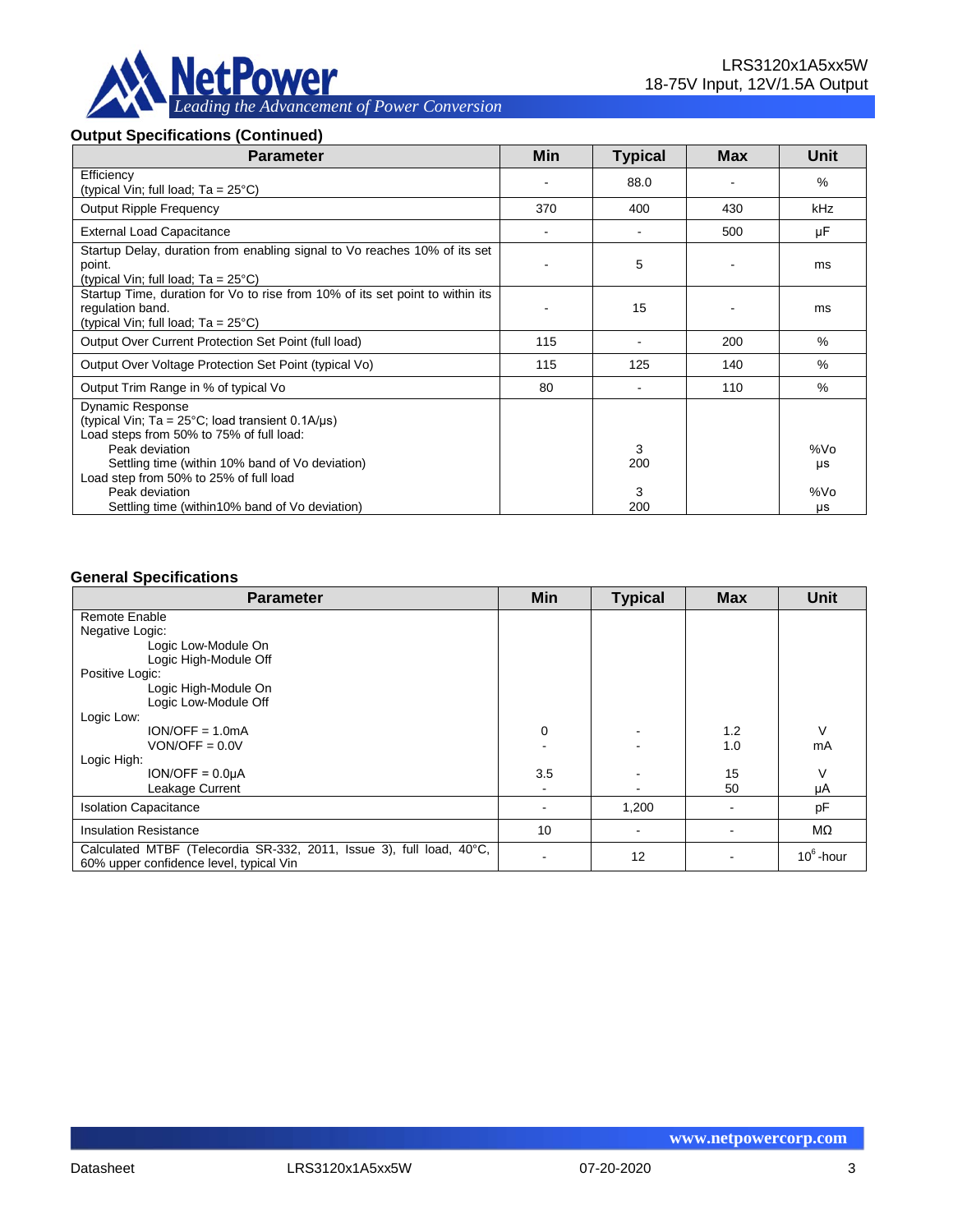

## **Characteristic Curves**





**Time – t (2μs/div) Figure 6.** Input Reflected Ripple Current at Full Load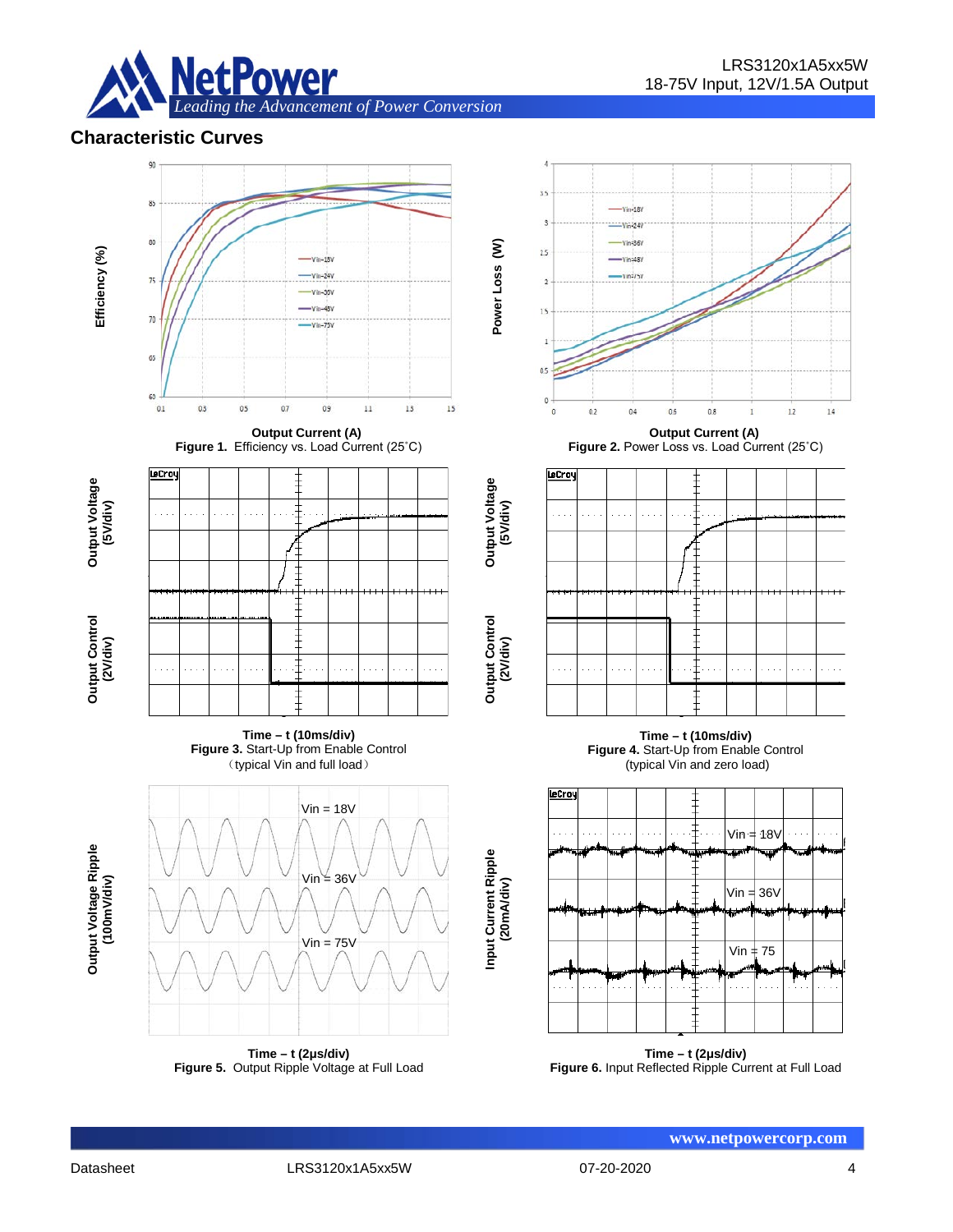



**www.netpowercorp.com**

 $70$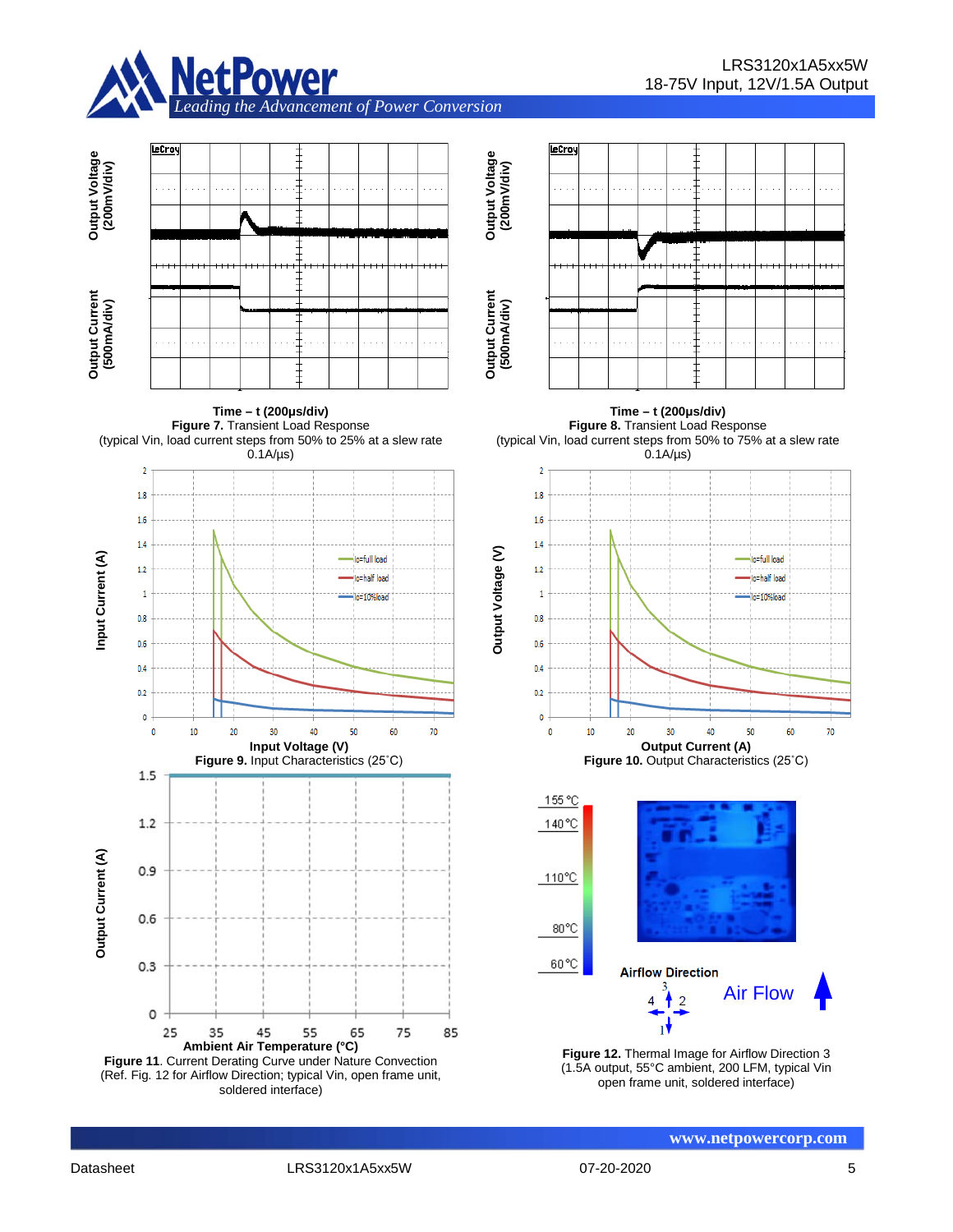

## **Feature Descriptions**

#### **Remote ON/OFF**

The converter can be turned on and off by changing the voltage between the ON/OFF pin and Vin(-). The LRS3 Series of converters are available with factory selectable positive logic and negative logic.

For the negative control logic, the converter is ON when the ON/OFF pin is at a logic low level and OFF when the ON/OFF pin is at a logic high level. For the positive control logic, the converter is ON when the ON/OFF pin is at a logic high level and OFF when the ON/OFF pin is at a logic low level.

With the internal pull-up circuitry, a simple external switch between the ON/OFF pin and Vin(-) can control the converter. A few example circuits for controlling the ON/OFF pin are shown in Figures 13, 14 and 15.

The logic low level is from 0V to 1.2V and the maximum sink current during logic low is 1mA. The external switch must be capable of maintaining a logic-low level while sinking up to this current. The logic high level is from 3.5V to 15V. The converter has an internal pull-up circuit that ensures the ON/OFF pin at a high logic level when the leakage current at ON/OFF pin is no greater than 50μA.



**Figure 13.** Opto Coupler Enable Circuit



**Figure 14.** Open Collector Enable Circuit



**Figure 15.** Direct Logic Drive

#### **Output Voltage Adjustment (Trim)**

The trim pin allows the user to adjust the output voltage set point. To increase the output voltage, an external resistor is connected between the TRIM pin and SENSE(+). To decrease the output voltage, an external resistor is connected between the TRIM pin and SENSE(-). The output voltage trim range is 80% to 110% of the specified typical output voltage.

The circuit configuration for trim down operation is shown in Figure 16. To decrease the output voltage, the value of the external resistor should be

$$
Rdown = (\frac{(Vadj - 2.5) \cdot 10}{12 - Vadj} - 0.511)(kΩ)
$$

Where

$$
Vadj = \text{Adjusted Output}
$$

The circuit configuration for trim up operation is shown in Figure 17. To increase the output voltage, the value of the resistor should be

$$
Rup = \left(\frac{2.5 \cdot 10}{Vadj - 12} - 0.511\right)(k\Omega)
$$

**Where** 

V*adj* = Adjusted Output Voltage

As the output voltage at the converter output terminals are higher than the specified typical level when using the trim up and/or remote sense functions, it is important to make sure that the voltage at the output terminals does exceed the maximum power rating of the converter as given in the Specifications table.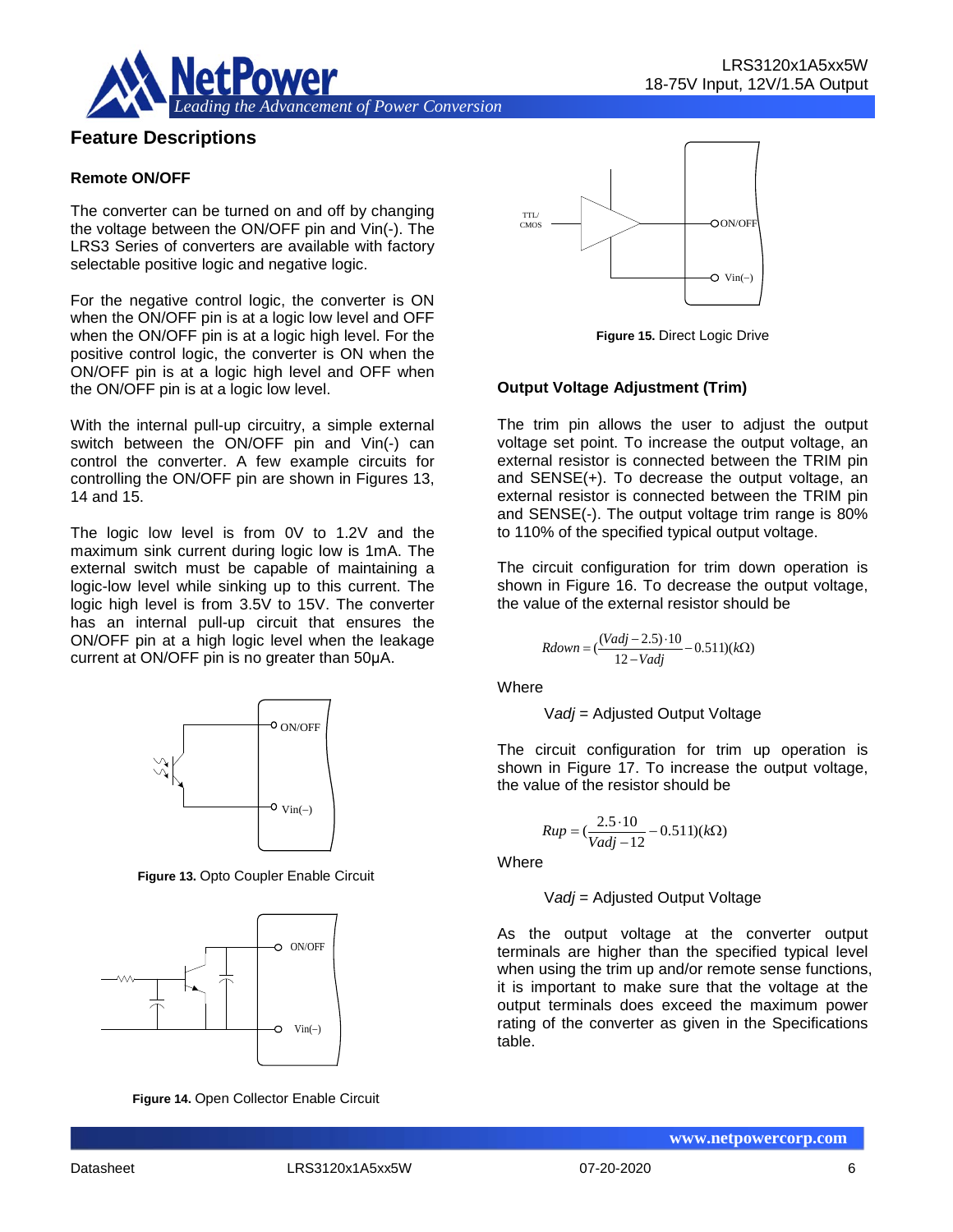



**Figure 16.**Circuit to Decrease Output Voltage



**Figure 17.**Circuit to Increase Output Voltage

#### **Input Under-Voltage Lockout**

This feature prevents the converter from starting until the input voltage reaches the turn-on voltage threshold, and keeps the converter running until the input voltage falls below the turn-off voltage threshold. Both turn-on and turn-off voltage thresholds are defined in the Input Specifications table. The hysteresis prevents oscillations.

## **Output Over-Current Protection (OCP)**

This converter can be ordered in either latch-off or auto-restart version upon OCP, OVP, and OTP.

With the latch-off version, the converter will latch off when the load current exceeds the limit. The converter can be restarted by toggling the ON/OFF switch or recycling the input voltage.

With the auto-restart version, the converter will operate in a hiccup mode (repeatedly try to restart) until the cause of the over-current condition is cleared.

## **Output Over-Voltage Protection (OVP)**

With the latch-off version, the converter will latch off when the output voltage exceeds the limit. The converter can be restarted by toggling the ON/OFF switch or recycling the input voltage.

With the auto-restart version, the converter will operate in a hiccup mode (repeatedly try to restart) until the cause of the over-voltage condition is cleared.

## **Over Temperature Protection (OTP)**

With the latch-off version, the converter will shut down and latch off if an over-temperature condition is detected. The converter has a temperature sensor located at a carefully selected position, which represents the thermal condition of key components of the converter. The thermal shutdown circuit is designed to turn the converter off when the temperature at the sensor reaches 120°C. The module can be restarted by toggling the ON/OFF switch or recycling the input voltage.

With the auto-restart version, the converter will resume operation after the converter cools down.

## **Design Considerations**

As with any DC/DC converter, the stability of the LRS3 converters may be compromised if the source impedance is too high or inductive. It's desirable to keep the input source ac-impedance as low as possible. Although the converters are designed to be stable without adding external input capacitors for typical source impedance, it is recommended to add a 33 µF low ESR electrolytic capacitors at the input of the converter, which reduces the potential negative impact of the source impedance on the converter stability. These electrolytic capacitors should have sufficient RMS current rating over the operating temperature range.

The converter is designed to be stable without additional output capacitors. To further reduce the output voltage ripple or improve the transient response, additional output capacitors are often used in applications. When additional output capacitors are used, a combination of ceramic capacitors and tantalum/polymer capacitors shall be used to provide good filtering while assuring the stability of the converter.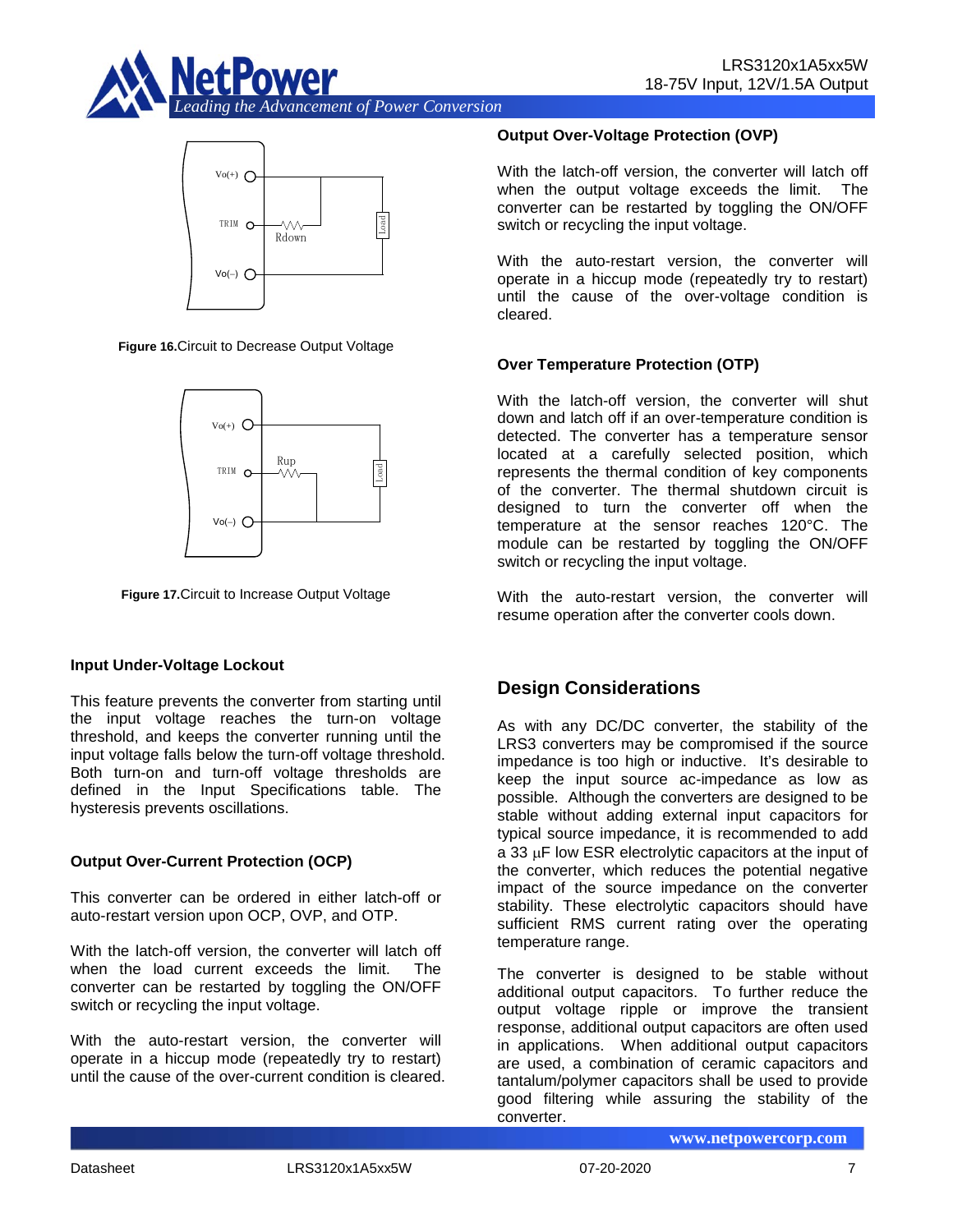

## **Safety Considerations**

The LRS3 Series of converters are designed in accordance with EN 62368 Safety of Information Technology Equipment Including Electrical Equipment. Flammability ratings of the PWB and plastic components in the converter meet 94V-0.

To protect the converter and the system, an input line fuse is highly recommended on the un-grounded input end.

## **Thermal Considerations**

The LRS3 Series of converters can operate in various thermal environments. Due to the high efficiency and optimal heat distribution, these converters exhibit excellent thermal performance.

The maximum allowable output power of any power converter is usually determined by the electrical design and the maximum operating temperature of its components. The LRS3 Series of converters have been tested comprehensively under various conditions to generate the derating curves with the consideration for long term reliability.

The thermal derating curves are highly influenced by the test conditions. One of the critical variables is the interface method between the converter and the test fixture board. There is no standard method in the industry for the derating tests. Some suppliers use sockets to plug in the converter, while others solder the converter into the fixture board. It should be noted that these two methods produce significantly different results for a given converter. When the converter is soldered into the fixture board, the thermal performance of the converter is significantly improved compared to using sockets due to the reduction of the contact loss and the thermal impedance from the pins to the fixture board. Other factors affecting the results include the board spacing, construction (especially copper weight, holes and openings) of the fixture board and the spacing board, temperature measurement method and ambient temperature measurement point. The thermal derating curves in this datasheet are obtained using a PWB fixture board and a PWB spacing board with no opening, a board-to-board spacing of 1", and the converter is soldered to the test board with thermal relieves.

Note that the natural convection condition was measured at 0.05 m/s to 0.15 m/s (10ft./min. to 30 ft./min.

#### **Heat Transfer**

With single-board DC/DC converter designs, convection heat transfer is the primary cooling means for converters without a baseplate. Therefore, airflow speed should be checked carefully for the intended operating environment. Increasing the airflow over the converter enhances the heat transfer via convection.

Figure 18 shows a recommended temperature monitoring point for open frame modules. For reliable operation, the temperature at this location should not continuously exceed 120 °C.



**Figure 18.** Temperature Monitoring Locations

## **EMC Considerations**

The EMC performance of the converter is related to the layout and filtering design of the customer board. Careful layout and adequate filtering around the converter are important to confine noise generated by the switching actions in the converter and to optimize system EMC performance.